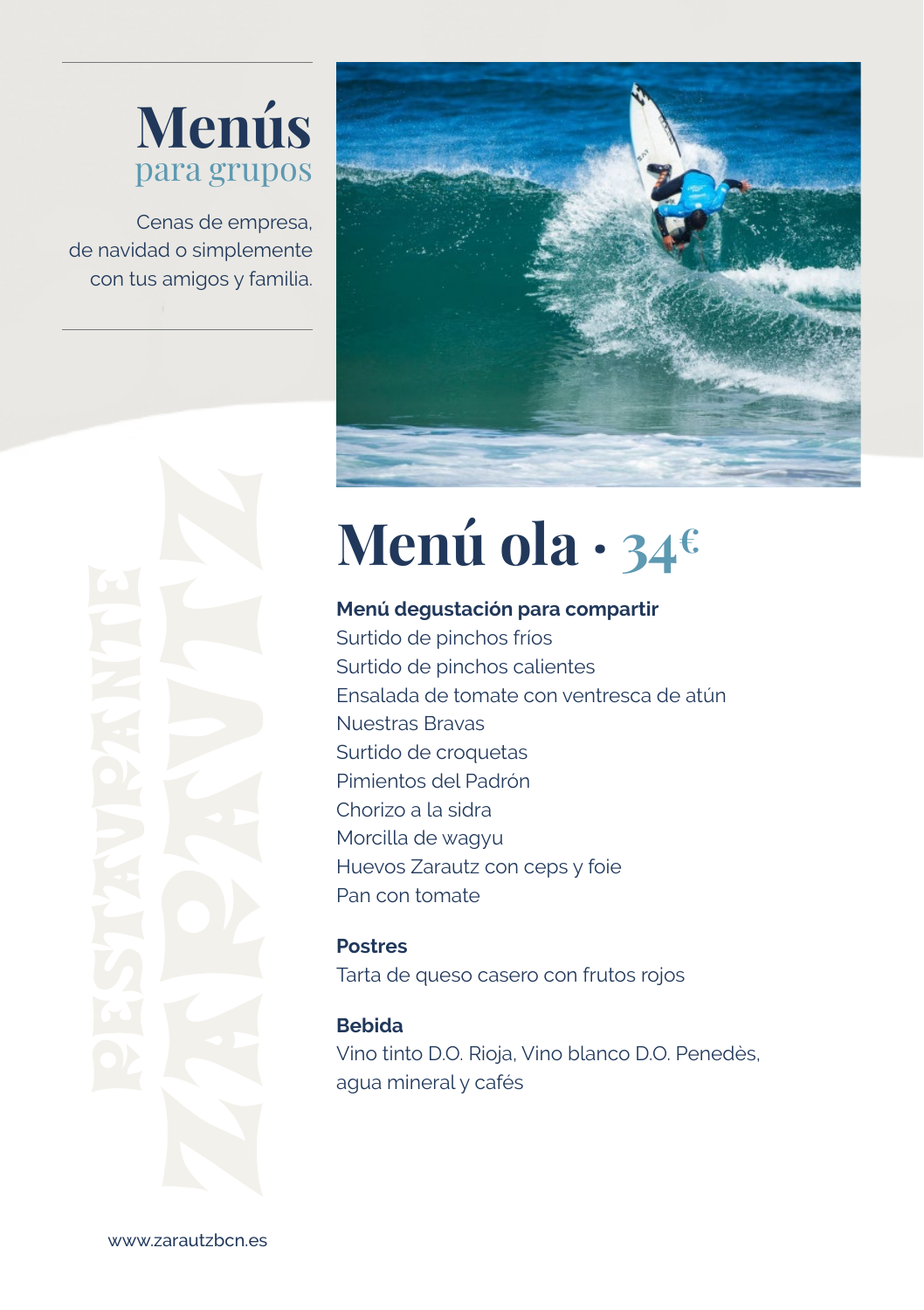## **Menús** para grupos

Cenas de empresa, de navidad o simplemente con tus amigos y familia.





# **Menú playa · 45€**

#### **Pica pica para compartir**

Ensalada de tomate con ventresca de atún Anchoas del cantábrico 00 Alcachofas gratinadas rellenas Buñuelos de bacalao Huevos Zarautz con ceps y foie Pan con tomate

#### **Segundo a escoger**

Bacalao con patatas panadera y tomate rústico Gulas a la bilbaina Pollo de corral a la catalana Entrecot a la brasa

#### **Postres**

Tarta de queso casero con frutos rojos

#### **Bebida**

Vino tinto D.O. Rioja, Vino blanco D.O. Penedès, agua mineral y cafés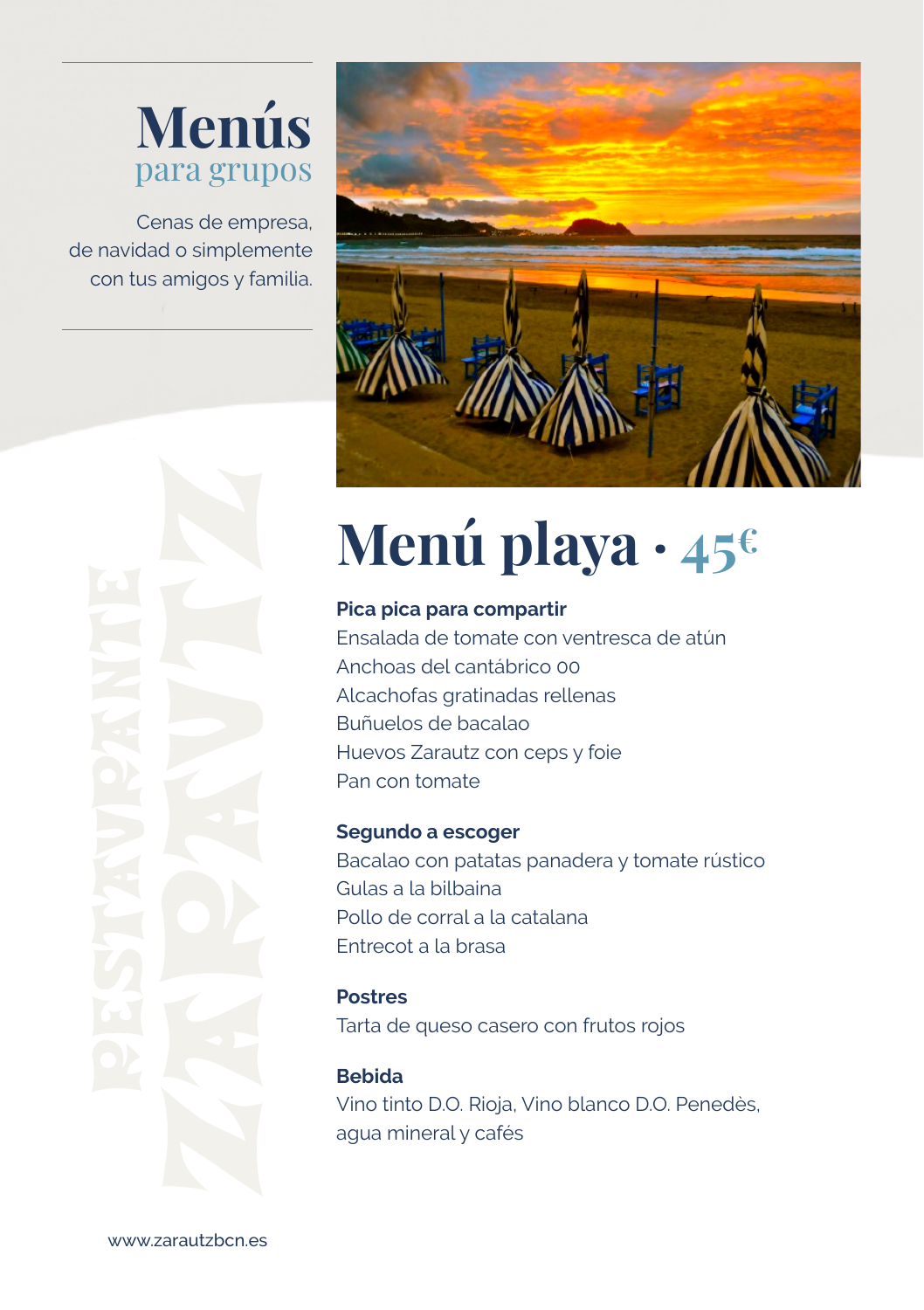## **Menús** para grupos

Cenas de empresa, de navidad o simplemente con tus amigos y familia.



# **Menú txacolí · 58€**

#### **Pica pica para compartir**

Anchoas del cantábrico 00 Buñuelos de bacalao Morcilla de Wagyu Ensalada de tomate con ventresca de atún Tartar de atún Huevos estrellados con jamón Pan con tomate

#### **Segundo a escoger**

Bacalao con patatas panadera y tomate rústico Calamares rellenos sobre arroz negro Solomillo de vaca vieja madurado a la brasa Rabo de buey a fuego lento Atún rojo a la brasa con mermelada de piquillos

**Postre a escoger** Tiramisú casero Tarta de queso casero con frutos rojos

**Bebida** Vino tinto D.O. Rioja, Vino blanco D.O. Penedès, agua mineral y cafés

www.zarautzbcn.es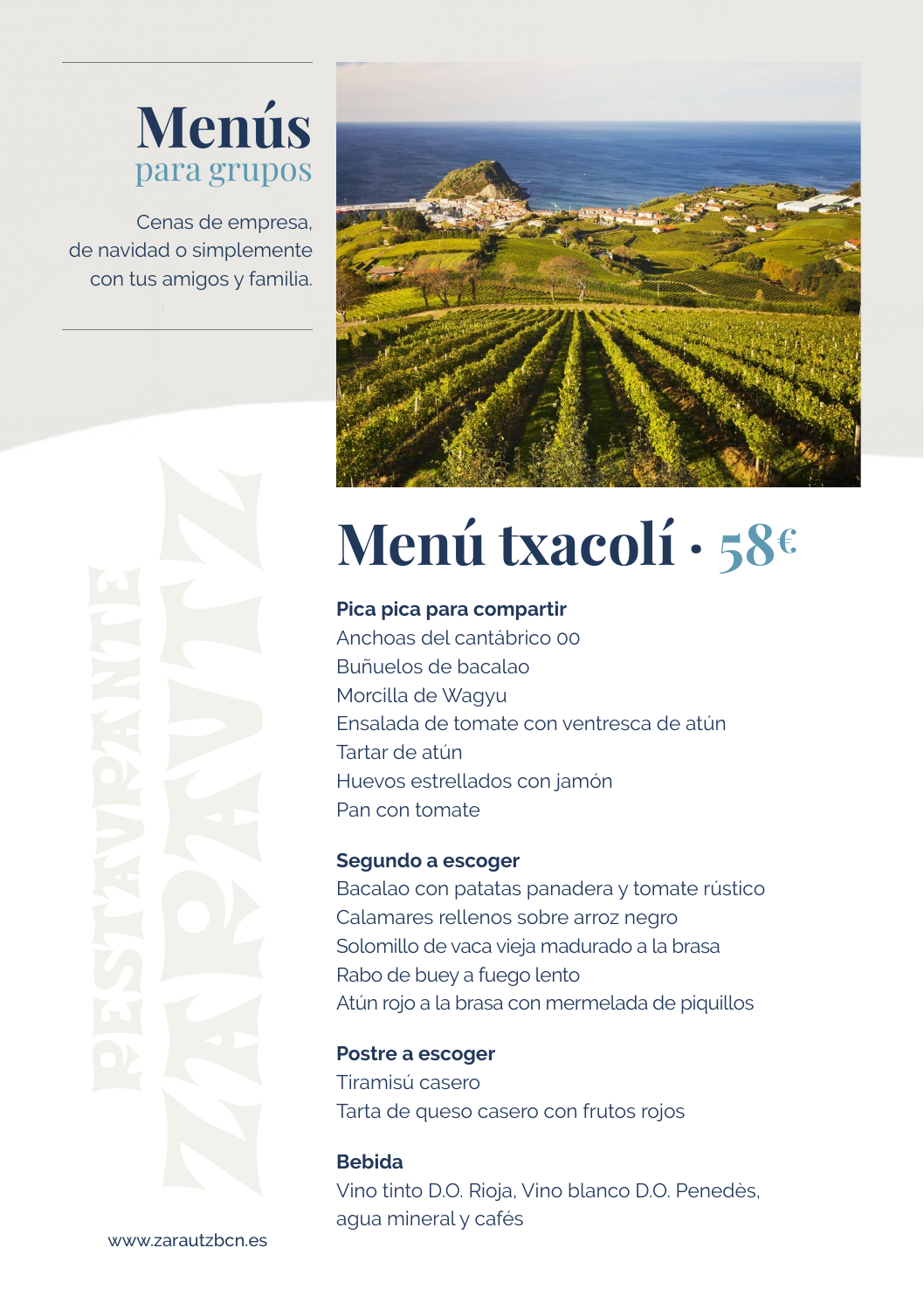

Company or Christmas dinners, or simply with your friends and family.





## **Wave menú · 34€**

#### **Tasting menu to share**

Assortment of cold *pintxos* Assortment of hot *pintxos* Tomato salad with tuna fish belly Our *Bravas* (Spicy potatoes) Assortment of croquettes Padrón green peppers *Chorizo* in cider Wagyu black sausage Zarautz style eggs with wild mushrooms and foie Bread with rubbed tomato

#### **Desserts**

Homemade cheesecake with red fruits

#### **Drinks**

Red wine D.O. Rioja, White wine D.O. Penedès, mineral water and coffee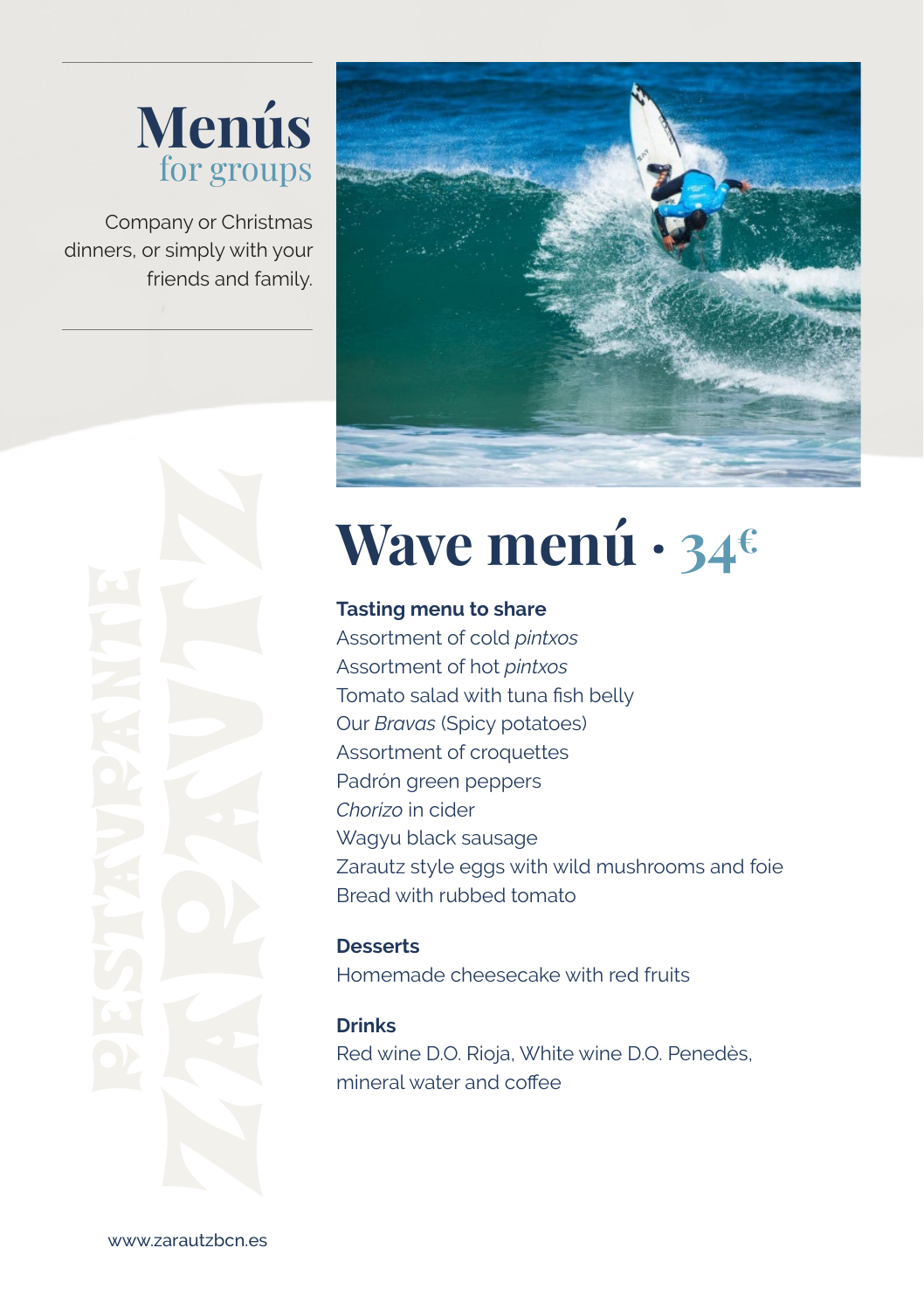### **Menús** for groups

Company or Christmas dinners, or simply with your friends and family.



## **Beach menú · 45€**

#### **To share**

Tomato salad with tuna fish belly Cantabrian anchovies 0,0 Gratinated stuffed artichokes Cod fish fritters Zarautz style eggs with wild mushrooms and foie Bread with rubbed tomato

#### **To choose**

Cod with potatoes and rustic tomato Bilbain baby eels Catalan poultry chicken Chargrilled entrecote

#### **Desserts**

Homemade cheesecake with red fruits

#### **Drinks** Red wine D.O. Rioja, White wine D.O. Penedès,

mineral water and coffee